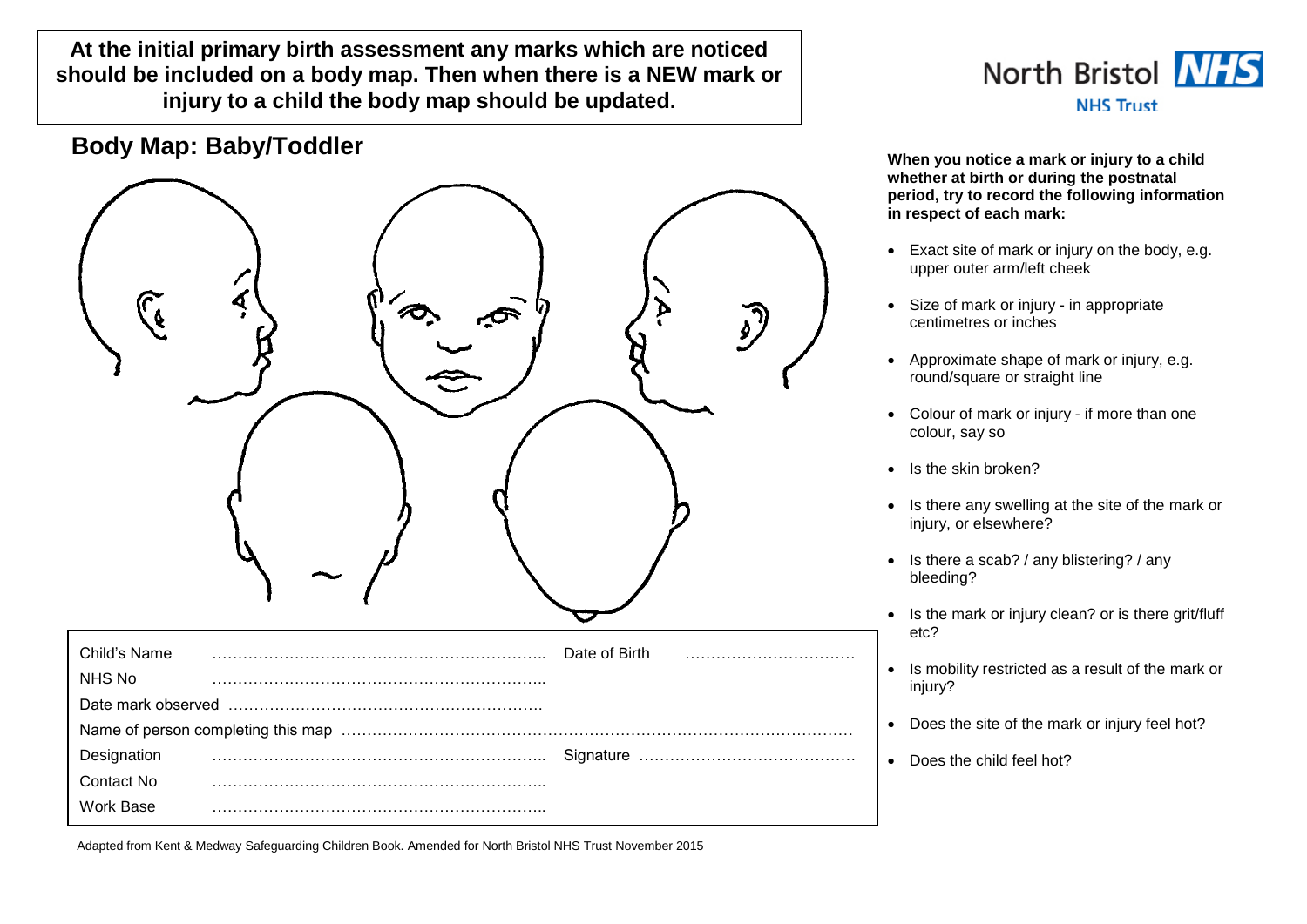

**Safeguard Team to be notified**

**ANY NEW MARKS (i.e. not recorded at birth as birth trauma) follow: MULTI-AGENCY GUIDANCE FOR INJURIES IN NON-MOBILE BABIES – see intranet.**